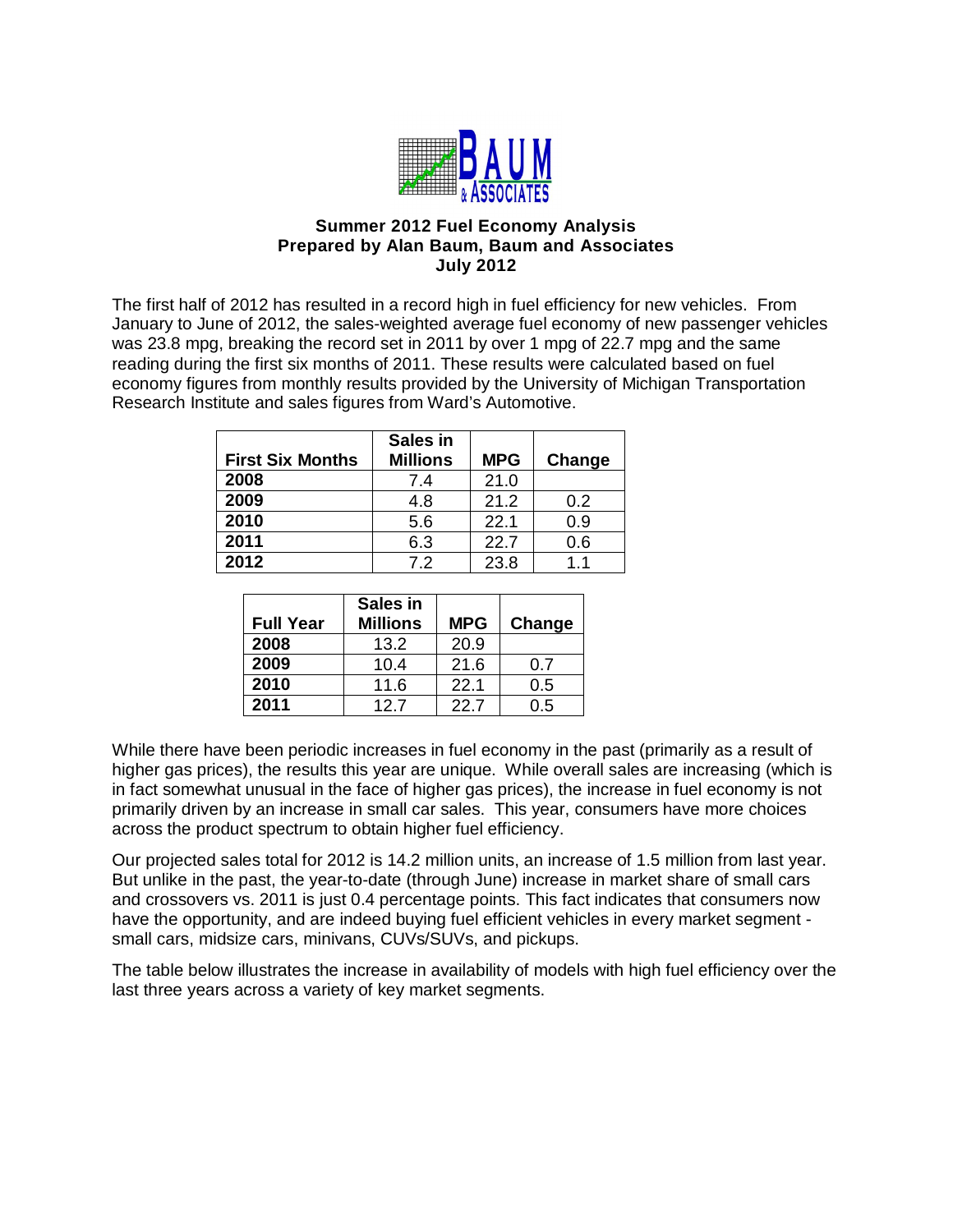| Number of Popular* Nameplates with Improved Efficiency* |                           |                                |  |  |
|---------------------------------------------------------|---------------------------|--------------------------------|--|--|
|                                                         | <b>Model Year</b><br>2009 | <b>Model Year</b><br>2012/2013 |  |  |
| Compact/Subcompact > 30<br>mpg                          | 5                         | 16                             |  |  |
| Midsize $> 25$ mpg                                      | 6                         | 10                             |  |  |
| Crossovers > 20 mpg                                     | 17                        | 34                             |  |  |
| Гotal                                                   | 28                        | 60                             |  |  |

\* "Popular" nameplates are defined as having sales of at least 30,000 units annually. Fuel economy levels are combined city and highway window sticker values based on EPA ratings.

Illustrating the dramatic break from historical trends we are seeing this year, previous years of major increases in fleet fuel efficiency were generally marked by rapid decreases in vehicle sales. The three year period from 1980 to 1982 saw increases of 3.3, 1.3 and 0.6 MPG respectively, but vehicle sales declined by 2.5 million, 750,000, and 820,000, respectively. Similarly, over the two year period from 2007 to 2009, fleet fuel efficiency jumped 1.8 MPG, but annual vehicle sales dropped by over 5.7 million. The change this year was due in large part to much greater availability of vehicles with higher fuel economy.

Furthermore, previous years of increased sales have mostly corresponded with minor increases or even decreases in fleet fuel efficiency, but never major jumps like we are seeing thus far in 2012. For example, 1984's economic recovery saw an increase in sales of 3.7 million vehicles over 1983, but fleet fuel efficiency remained flat. 1993 saw an increase of 1 million vehicles sold, and an increase in efficiency of 0.1 mpg, while 1997 sales increased 1.3 million, but efficiency declined 0.3 mpg over the previous year. 2012 is the first year where both metrics have experienced not only marginal increases, but major jumps.

Let's take a look at key years in the past when fuel economy increased to understand the importance of today's trends. We also should understand major factors that occur in periods where the economy is in decline or in periods of recovery from such periods.

- 1. Household Wealth Effect: In recessions (and early phases of a recovery), consumers tend to buy less expensive vehicles, which are smaller and tend to be more fuel efficient.
- 2. Effect of Increasing Gas Prices: Tends to increase demand for fuel-efficient cars which in the past mostly meant smaller cars.
- 3. Rightsizing of the Market: A recent trend where automakers and customer actions that result in a smaller market that enables automakers to increase profit because new car customers tend to be wealthier, which allows them to spend money for fuel efficiency which results in net cost savings due to less fuel usage.

# 1) 1976-78 (Factor 2)

Fuel economy increased an average of 0.9 miles per gallon per year. This trend was driven by relatively stable, but high oil prices. This period followed the first oil embargo of 1973-75 and oil stabilized at about \$53 per barrel (real dollars) compared to \$17 in the early 1970s. However, the large annual increases in mpg were driven by a shift in consumer preferences to smaller front wheel drive cars. This period also saw the auto market recover from the 1975 trough of 10.9 million units but unlike the current period, there was a wholesale and dramatic shift in market segmentation to small cars (average weight dropped from 4060 pounds in 1975 to 3715 pounds in 1978).